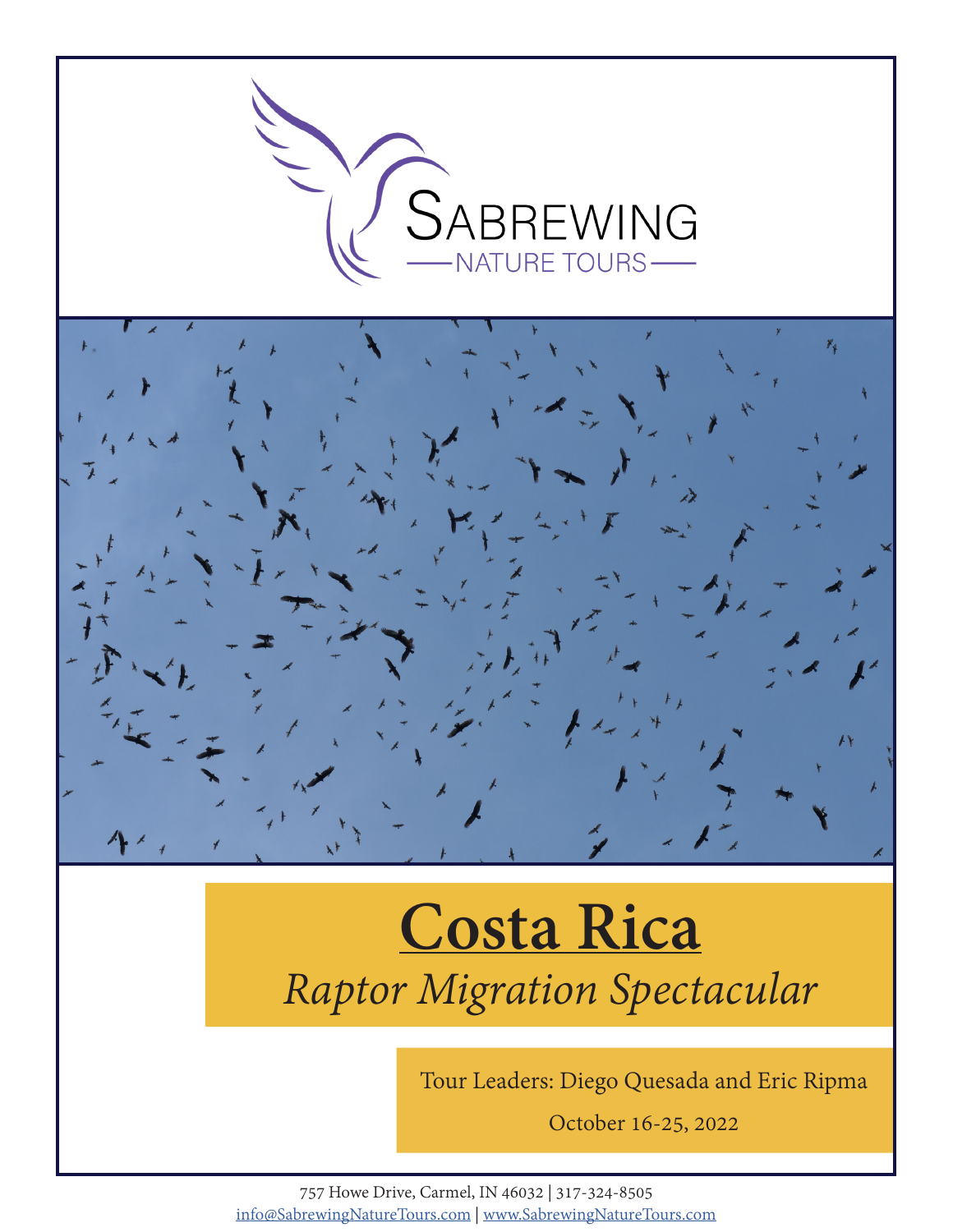Costa Rica is well-known as one of the top birding countries in the world, but many birders don't realize that this wonderful country hosts an incredible migration of raptors. This tour will visit the amazing site of Kèköldi where millions of raptors pass overhead each autumn. We'll also bird at Costa Rican hotspots Rancho Naturalista and Arenal Observatory Lodge.

# **Itinerary Overview:**

October 16: Arrival in San José, Costa Rica and transfer to Casona del Cafetal October 17: Morning birding at Rio Perlas and Tapanti National Park, drive to Rancho Naturalista October 18: Early birding at Rancho Naturalista, Valle del Rio Tuis, and surrounding areas October 19: Birding at Angostura Reservoir and drive to the Caribbean Coast October 20: Hiking up to the Kèköldi Observation Tower for raptor migration October 21: Hawk watch from Casa Calateas, afternoon birding at Cahuita National Park October 22: Drive to Arenal, stopping at Casa de Cope for birding October 23: Full day birding at Arenal Observatory Lodge and surrounding areas October 24: Transfer to San José, with a stop at Rey del Cocora Hummingbirds October 25: Departure from San José, Costa Rica

# **Detailed Itinerary:**

#### **October 16 – Arrival in San José, Costa Rica and transfer to Casona del Cafetal**

You will be met by your guides outside the customs area of Juan Santamaría International Airport in San José. From here we'll drive to our hotel outside San José for the night. We'll do some birding around the property in the afternoon if time permits. Some highlights might include White-eared Ground-Sparrow and Cabanis's Wren among others. We'll have a wonderful welcome dinner and plenty of time to relax before our adventures begin early the next morning. -Overnight: Casona del Cafetal

#### **October 17 – Morning birding at Casona del Cafetal and Tapanti National Park, drive to Rancho Naturalista**

Today, we'll start with some early birding on the grounds of Casona del Cafetal to see some of the common species of Costa Rica's central valley. After breakfast, we'll visit Tapanti National Park, one of the hotspots for birdwatching on the eastern slope of the Talamanca mountain range. After a morning of birding in the park, we'll head to the Ujarras Valley for lunch at a local restaurant where we will aim to see a few more special species of the area. After lunch, we'll drive to our lodge in the Valley of Turrialba. Upon arrival at Rancho Naturalista, we'll settle into our rooms and then gather for one of the lodge's famous gourmet dinners!

-Overnight: Rancho Naturalista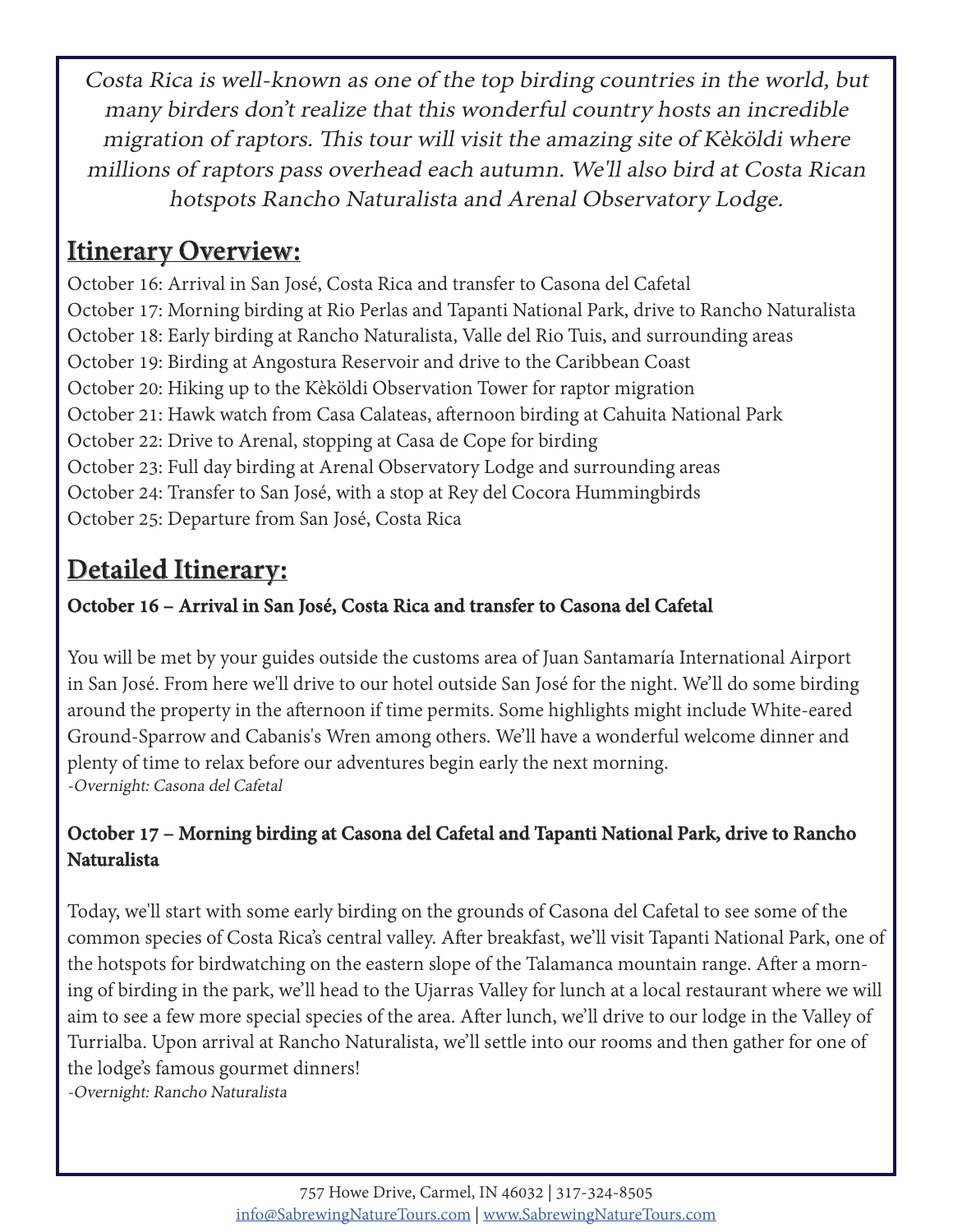#### **October 18 – Early Birding at Rancho Naturalista, Valle del Rio Tuis, and surrounding areas**

Rancho Naturalista is one of the most famous birding lodges not just in Costa Rica but in all of Central America. Over 450 species of birds have been seen on this single property alone! Our birding today starts at dawn by checking the insect light that attracts several species of forest birds. They come to the screen which is packed with moths and other insects, creating a spectacular pre-breakfast show. After breakfast, we'll spend the rest of the morning birding on the grounds and trails of the lodge. One of the most sought-after birds at Rancho Naturalista is the beautiful Snowcap, a small purple hummingbird with a bright white cap. We'll be sure to spend plenty of time searching for this special little bird. Other highlights at Rancho Naturalista include Tawny-chested Flycatcher, White-crowned Manakin, Black-crested Coquette, and many others!

Not far from Rancho Naturalista is the Valle del Rio Tuis. This wonderful spot hosts several species that can't be found on the lodge grounds. We'll spend the afternoon along this beautiful river looking for more target species. After dinner, we'll go out looking for owls and other night creatures such as Kinkajou and Olingo.

-Overnight: Rancho Naturalista

#### **October 19 – Birding at Angostura Reservoir and drive to the Caribbean Coast**

Angostura Reservoir is not far from Rancho Naturalista and is where our day will begin. This will be the first wetland and lake that we visit on this tour, so it should add many species to our trip list such as Snail Kite, Least Grebe, kingfishers, and many others. Once we have our fill of birding here, we'll make our way to the Caribbean lowlands.

The Caribbean lowlands of Costa Rica present favorable conditions for the air currents that carry migrating raptors. This is what helps to create the migration spectacle that we are hoping to see over the next few days. We'll also check the river mouths along this route for shorebirds. -Overnight: Cariblue Beach and Jungle Resort or similar

#### **October 20 - Hiking up to the Kèköldi Observation Tower for raptor migration**

More than 3.5 million raptors fly cross Costa Rica`s skies every year, forming large kettles, and as many as 17 different species of hawks, falcons, and vultures can be seen. The largest concentration occurs in the south Caribbean coastal areas near the border with Panama, where mountains that are situated close to the shore form a funnel.

This makes for an incredible visit to Kèköldi Indigenous Reserve, a conservation and research project managed by the members of one of the native communities of the area. The reserve has an observation tower on a strategic point on top of the ridge with panoramic views where we can appreciate the migration. Although it is quite a hike of approximately 1.5 miles up hill, the experience is well worth the effort.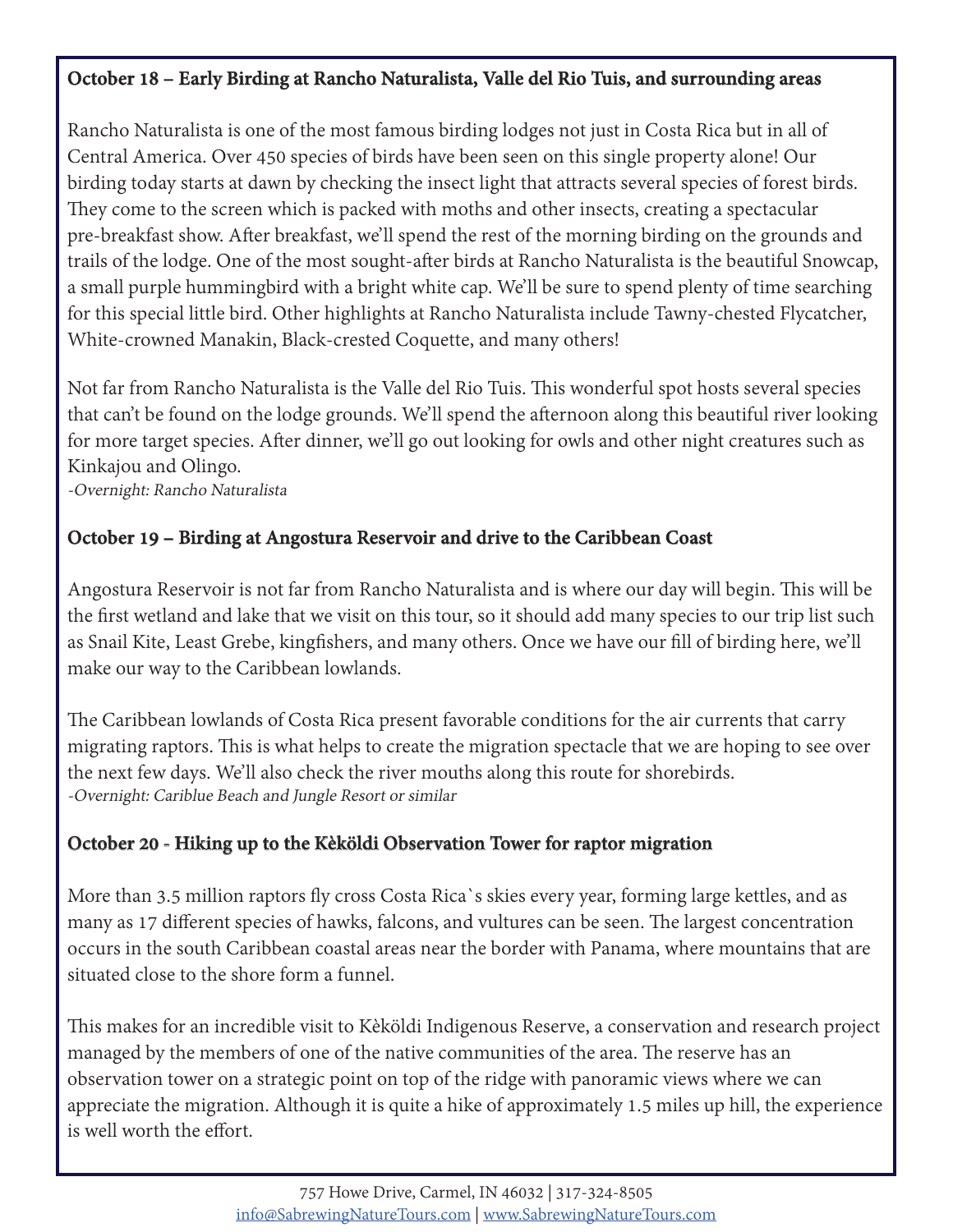Highlights for the day could include thousands of Broad-winged Hawks, Swainson's Hawk, Peregrine Falcon, King Vulture, Mississippi Kite, Purple-throated Fruitcrow, and many more! -Overnight: Cariblue Beach and Jungle Resort or similar

#### **October 21 - Hawk watch from Casa Calateas, afternoon birding at Cahuita National Park**

After breakfast, we'll head to Casa Calateas and spend the morning at a lodge to enjoy the raptor migration from two different lookouts. There is also an access road that offers great birding. In the afternoon, we'll visit Cahuita National Park for some more birding and then round out the day enjoying the beach and ocean around our lodge. A visit to Puerto Viejo for dinner at a local restaurant allows us to immerse ourselves in the culture of the area.

-Overnight: Cariblue Beach and Jungle Resort or similar



*Broad-winged Hawk*

#### **October 22 – Drive to Arenal, stopping at Casa de Cope for birding**

After an early breakfast, we'll make our way to the next destination, Arenal Observatory Lodge. Along the way, we'll visit Casa de Cope, which is a property owned by a local birder and artist that is very well-known in the country. We'll spend time birding with him, taking full advantage of his knowledge of the local flora and fauna. Possible highlights on this property include White-necked Jacobin, Bronze-tailed Plumeleteer, White Hawk, and a good variety of tanagers visiting the feeders. From there, we'll head up to Arenal where we will settle into our lodge for the night. -Overnight: Arenal Observatory Lodge

#### **October 23 – Full day birding at Arenal Observatory Lodge and surrounding areas**

The grounds and gardens around the Arenal lodge offer an amazing variety of wildlife. Our morning will start at the restaurant deck where there will be plenty of action at the feeders for us to enjoy. Great Curassows tend to make an appearance below the feeders each morning and sometimes throughout the day! After breakfast, we'll continue exploring the gardens and trails around the lodge. In the afternoon, we'll head to Peninsula Road which is part of Arenal Volcano National Park. -Overnight: Arenal Observatory Lodge

#### **October 24 – Transfer to San José, with a stop at Rey del Cocora Hummingbirds**

After breakfast, we'll leave Arenal Observatory Lodge and make our way back to San Jose with birding stops along the way. One of our stops is at a wonderful conservation project with feeders and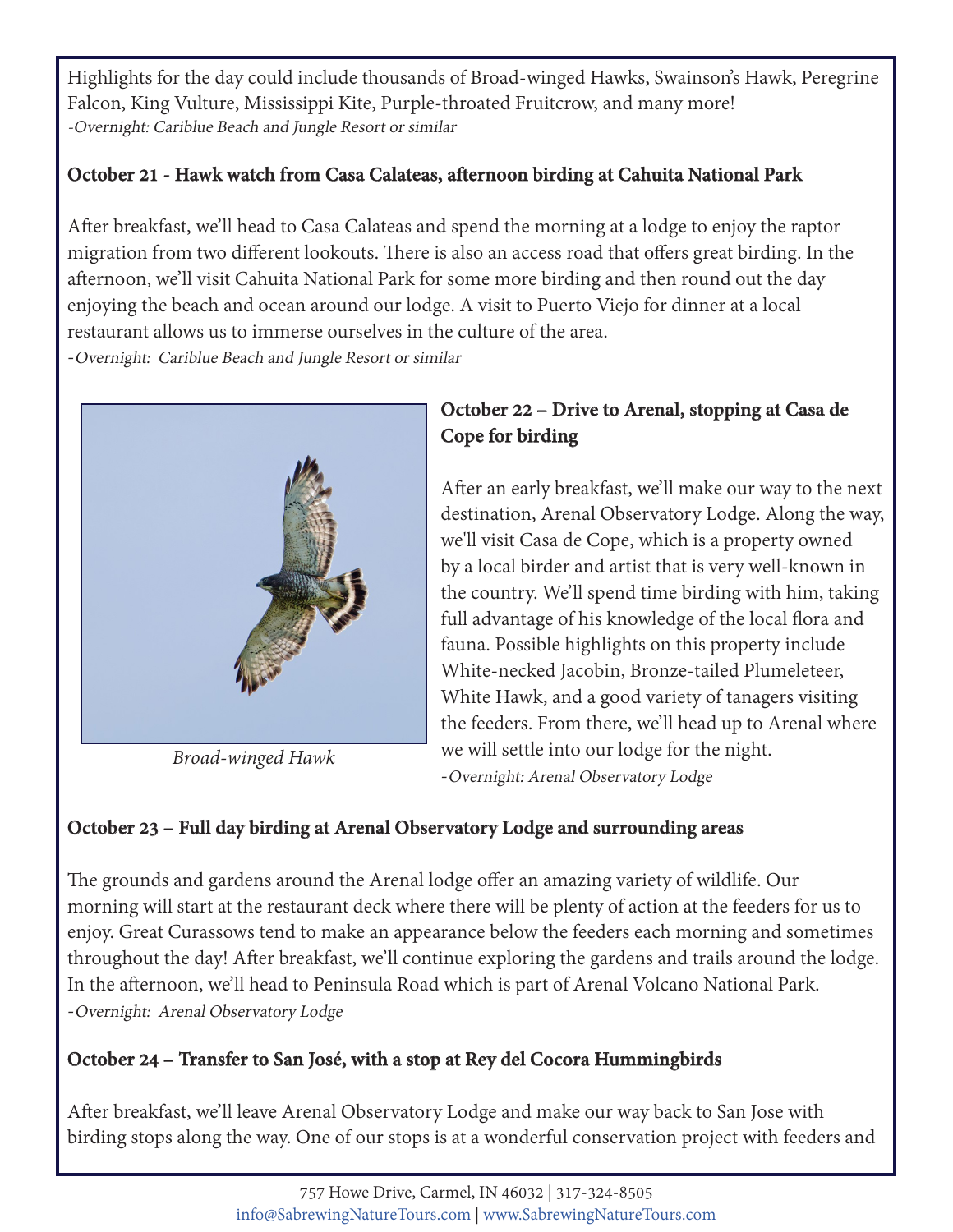

*Coppery-headed Emerald*

wonderful views. This stop is a special place to find middle elevation species. After arriving at the hotel in the afternoon, we'll do some birding on the hotel grounds if time allows and then have our farewell dinner.

-Overnight: Bougainvillea Hotel

#### **October 25 – Departure from San José, Costa Rica**

If time allows, we'll do some early morning birding in the Bougainvillea Gardens. We'll then have breakfast before being transferred to the airport for our flights home.